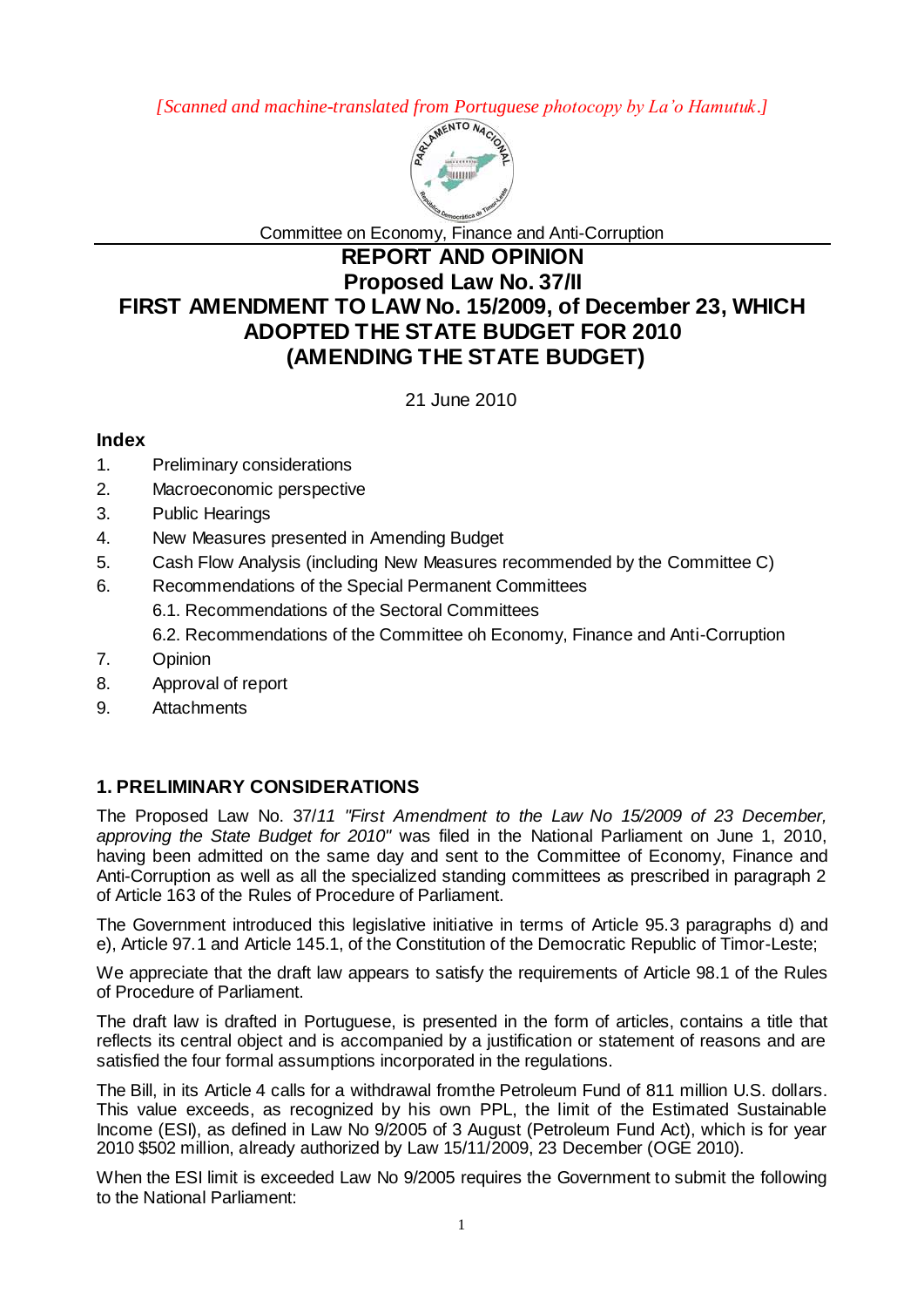- a) a report specifying the estimated sustainable yield in Fiscal Year in which the transfer is made;
- b) a report specifying the estimated sustainable income for the preceding Fiscal Year;
- c) An estimate of the amount by which the Estimated Sustainable Income for fiscal years subsequent to the Fiscal Year to which the transfer is made will be reduced as a result of the transfer of the Petroleum Fund in an amount greater than the Estimated Sustainable Income Fiscal Year for which the transfer is made;
- d) Independent Auditor's report certifying the estimates of the reduction of the Estimated Sustainable Income referred to in subparagraph c);
- e) Detailed explanation of why it is in the long term interests of Timor-Leste a transfer greater than the Estimated Sustainable Income.

The government presented all of the above except the Independent Auditor's Report (line d). The Government, however, undertook to do so at the beginning of the discussion and vote on the PPL.

The Committee considers that the Detailed Explanation, addressed to the President of the National Parliament through the letter No 0711/GPMV/2010 provided in line e) is insufficient, by not being properly grounded in accordance with Article 9. Law No 9/2005.

The Committee appointed Mrs Cipriana da Costa Pereira (FRETILIN) as rapporteur.

Noting the provisions of Article 34 of the Rules of Procedure of the National Parliament, we report describes the following:

# **2. MACROECONOMIC PERSPECTIVE**

According to the Committee's Macroeconomic analysis, which is annexed to this report, we highlight the following points:

The main impact of the global economic crisis which began in the second half of 2008 on the Timorese economy is reflected in lower prices for oil. Consequently, the oil revenues of Timor-Leste have decreased, affecting fiscal policy, which pursues economic growth, combat unemployment and low inflation.

In 2007 and 2008, the Timorese economy showed a faster growth rate. However, the Nonoil Gross Domestic Product (GDP) fell in 2009, expecting a similar negative growth in 2010.

The inflation rate has remained below 10% from mid-2008 and 2009, and is therefore under control. Although there is an increasing trend of inflation, this should not exceed 5% in the second half of 2009 en 2010, according to IMF projections.

The non-oil fiscal balance (deficit) is quite high: in 2006 represented 21% of non-oil GDP in 2007 46%, and 97% in 2008.

Despite this outstanding macroeconomic performance, the authorities face a myriad of social and economic problems to solve. To emphasize that poverty continues to affect about 50% of the Timorese population.

The Government has pursued an active policy to support growth, despite high levels of budget execution, efficiency and effectiveness of public expenditures were significantly lower. Note that these public expenditures were financed through the Petroleum Fund (91% in 2009)

Domestic tax revenues were always low last year, representing only 21% of total revenues. Note that both the high level of economic growth or the existence of an attractive Tax Law since 2008 has not translated into higher tax revenue collection.

The Committee noted that the State Budget for 2010 provided for the level of domestic revenue - Indirect Tax - 48.3 million U.S. dollars, and in the Amending Budget reduced the same section to 19.5 million dollars. The committee does not understand why the estimates of tax revenues are down 28.8 million, or more than half the originally envisaged when the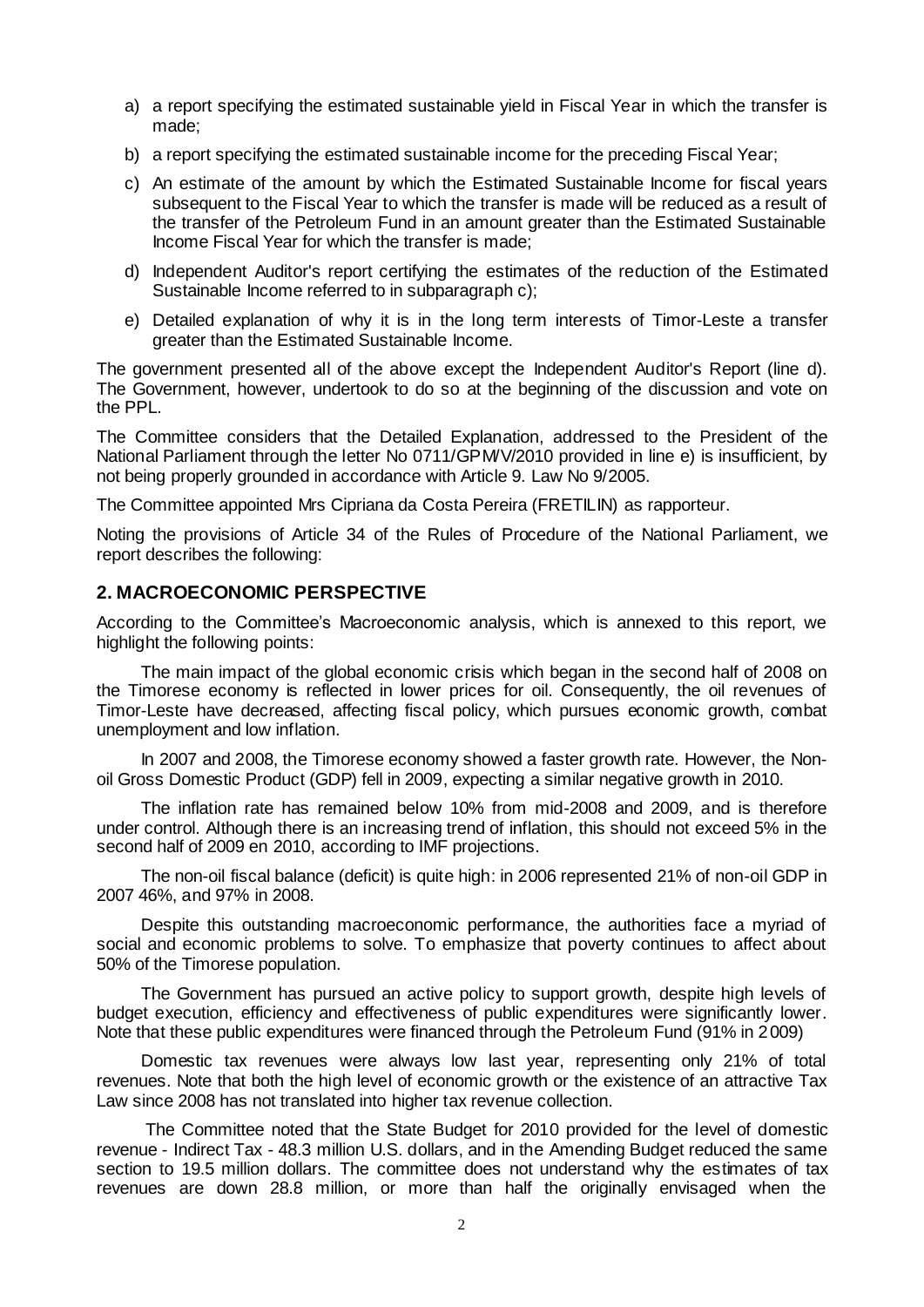Government itself estimates economic growth of around 12%.

Despite the low public spending tax collections have grown to unsustainable levels.

It is important to bear in mind that interest on the Petroleum Fund is likely to decline due to low interest rates worldwide, particularly in interest payments on U.S. public debt. The world economic recovery has been based on the use of the increasing public debt. As debt service is financed through taxes, which does not want to see increased, probably the economic recovery will take. A faster recovery take place only with the use of or reduction in interest rates, or the delays in payment of debts ,or by a combination of two factors.

Anyway, to enable a less traumatic recovery in the global economy, interest rates should remain low for a long time in international markets. In this scenario, capital accumulation of the Petroleum Fund will decrease, unless the annual withdrawals start to be below the current fiscal envelope and programs are restructured to ensure a real reduction in poverty by channeling public investment to areas of health, education and agriculture.

The Committee was also asked about the impact of amending budget in the following areas: Employment, Agriculture, Food Safety and Building Construction and Transportation.

As regards employment, the budget does not provide sufficient detail for an informed analysis of the impact this variable. However, it seems likely that the expenditure may result in increased employment in the following areas:

*Infrastructure projects,* including the Comoro Power Station, the new docks at Hera, the rehabilitation of the airport, the renovation of churches and works consequent to the creation of new diocese of Maliana. While these projects have a significant cost, it is unlikely that the jobs generated will affect the unemployment rate significantly, although they may come to create jobs not specified in the state budget. Note however, that most of these jobs are temporary in nature.

#### **Agriculture**

The purchase of machinery and tractors to hand within the investment program in agriculture, carry a potential for employment growth.

There is, however, no comment from the Government about the impact on jobs as a result of the distribution of about 700 tractors in previous years. It is not yet explained what the impact on agricultural growth and distribution of these tractors.

#### Food Security and Building Construction

Although the government justifiably reiterates the importance of food security, the budget does not articulate a comprehensive strategy for achieving this goal. One may infer that the investment in agriculture (tractors and seeds) and subsidies for rice provided for in this budget are the key to this strategy, but there is little information about the increased production and productivity of the crop in each row. It is not yet explained the impact of these policies on job created, in the support given to the marketing of current production, the creation of mechanisms for reducing post-harvest losses, as well as support for the storage and distribution of local products..

Second, while school feeding is acknowledged by the Government, it is unclear how much of the \$1.125m Budget Rectification is intended for school feeding and how much is for education in mother tongue.

### Transmission and Distribution in Timor-Leste

Amending the Budget seems to have investments in infrastructure and construction to improve the transportation and distribution of goods and services in the country, including the distribution of rice harvested in the food security program among the most vulnerable networks. Moreover, \$0.151 million is assigned to the Ministry of Social Solidarity for this purpose. Is this amount sufficient?

Finally, the Committee calls the attention and consideration of the Government to the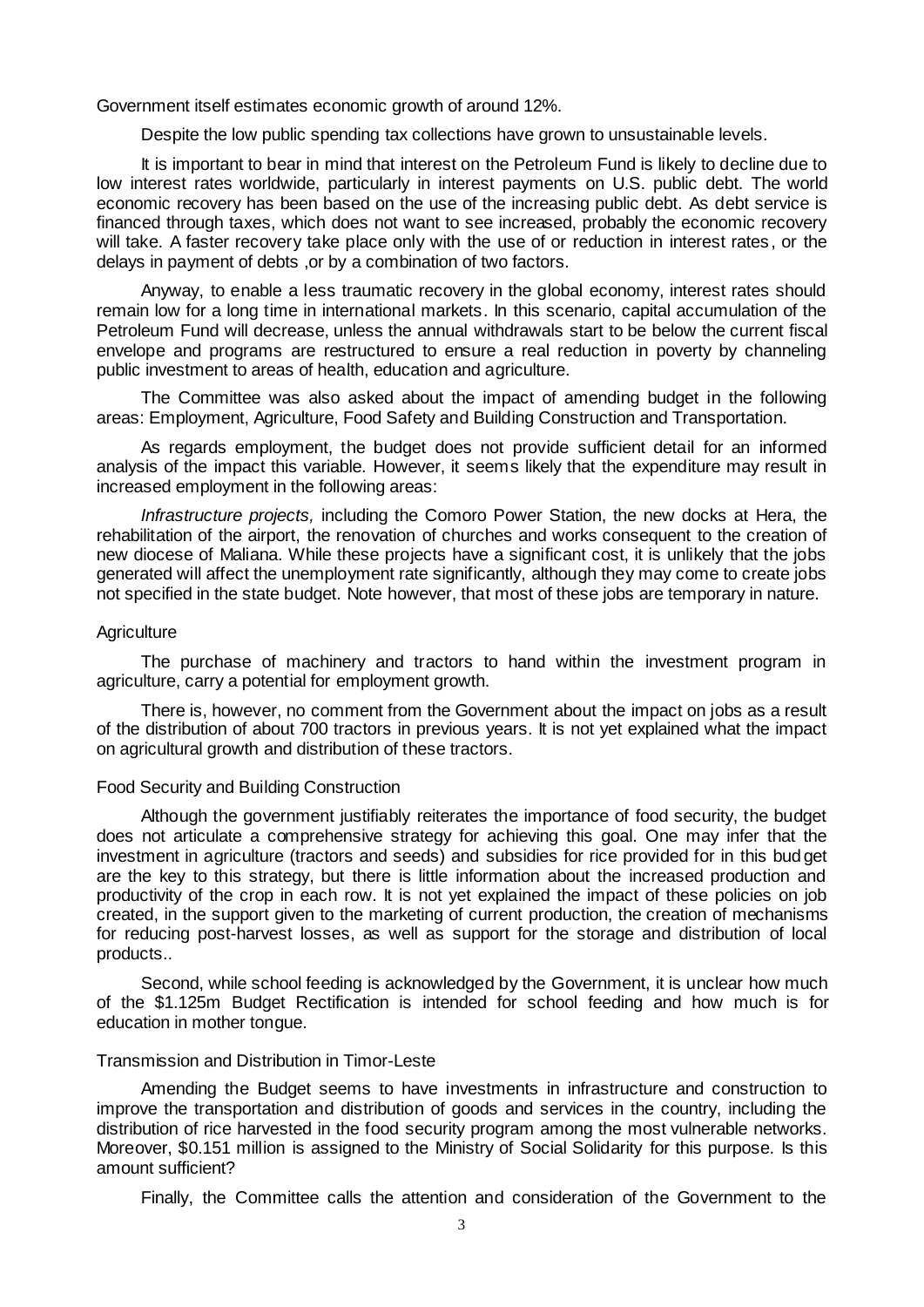conclusions and recommendations contained in paragraphs 1-7 of the report on the economic analysis of Timor-Leste, which is annexed to this report.

# **3. PUBLIC HEARINGS**

The Committee decided to make the following public hearings: Minister of Finance:; Secretary of State for Natural Resources; National Petroleum Authority Banking and Payments Authority (BPA) Faculties of Economics, National University of Timor-Leste and Dili Institute of Technology (DIT); Minister of Economy and Development; Minister of Tourism, Commerce and Industry; Petroleum Fund Consultative Council - CCFP; Luta Hamutuk La'o Hamutuk Chamber of Commerce and Industry; National Consortium of Timor-Leste. Deputy Prime Minister, Eng. Mário Carrascalâo Minister of State Administration

The minutes of those hearings are attached to this report, making it an integral part.

# **4. New Measures presented in Rectification Budget**

The Government introduced this Bill, a set of measures and programs not covered in the budget for 2010, arguing its necessity and urgency.

The committee, after reviewing the recommendations of the specialized standing committees (transcribed below), and public hearings held with the Government and other bodies found, however, only urgent and necessary as the following new measures:

# **Salaries and Wages**

- Payment of Wages Office of Prime Minister and Chair of the Council of Ministers \$32,000
- Payment of 13<sup>th</sup> month:

Secretary of State for Energy Policy - \$13,000 Secretary of State for Defence - \$13,000 F-FDTL - \$365,000; Ministry of Justice - \$191,000 Ministry of Agriculture and Fisheries: \$388,000 Prosecutor-General's Office - \$75,000

 Payment of Wages to F-FDTL as a result of the implementation of Decree-Law of the Government - \$314,000

Totaling \$1,391,000 on the line Salaries and Wages.

# **Goods and Services**

- Official visits of President of the Democratic Republic of Timor-Leste (\$400,000);
- Payment of wages (updated under the Act) and the residence of Proclamador Francisco Xavier do Amaral - \$430,000.
- Provision for students in Cuba \$1,900,000;
- Continue to support education by strengthening the Food Program in schools and language program - \$1,125,000;
- Repair and maintenance of barracks, dining halls and kitchens in the barracks \$200,000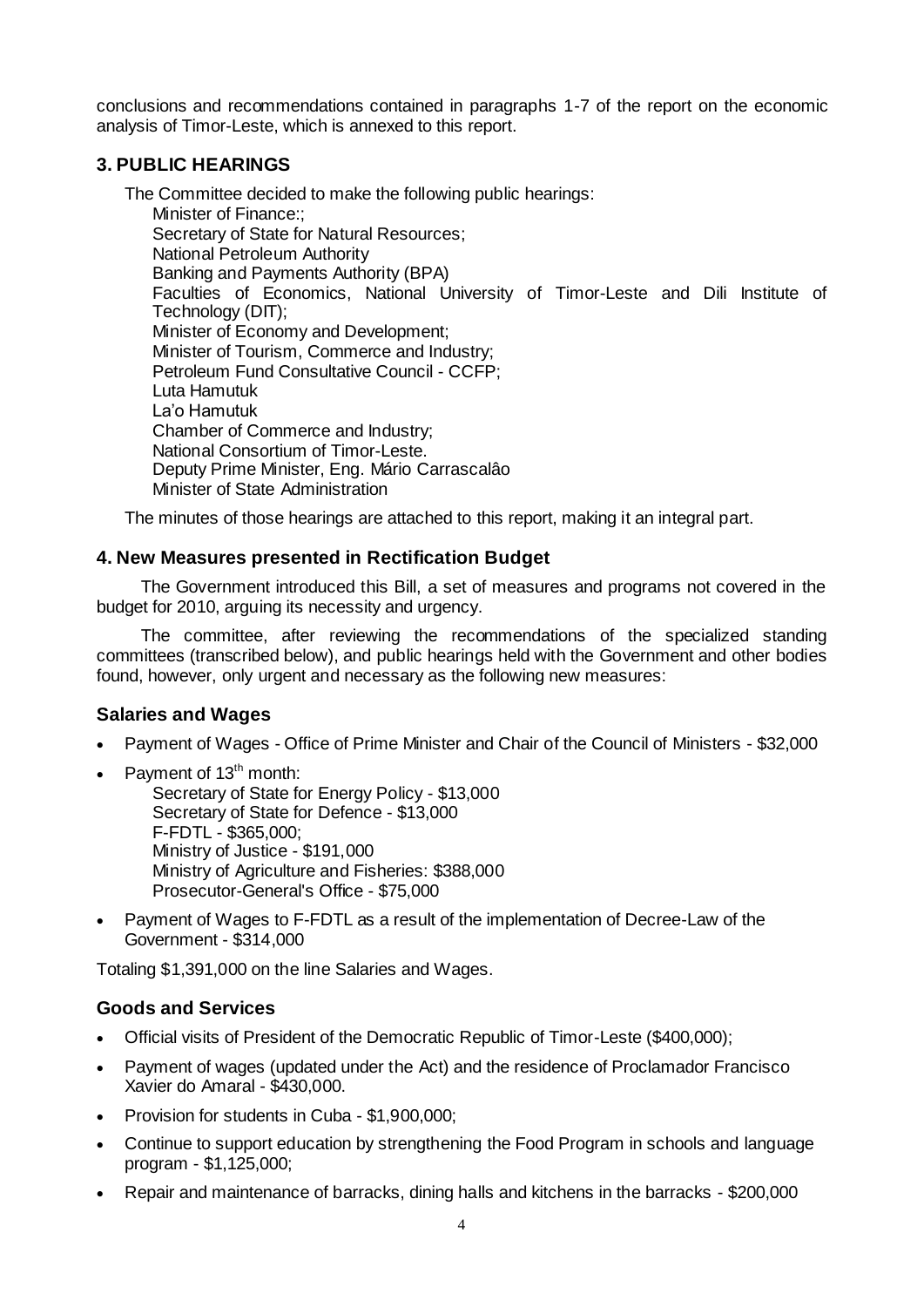Defence Attaché in Jakarta (\$75,000);

Totaling \$4,130,000 under the heading Goods and Services.

# **Minor Capital**

 65 vehicles to enhance operations at the level of sub-districts, including vehicles for the police special unit built, since the vehicles of the GNR, dating back to 2001 are no longer able - \$1,200,000

Totaling \$1,200,000 under the heading Minor Capital

# **Capital Development**

- The construction of barracks for the Naval Component \$1,250,000;
- Hera Port, necessary for new patrol boats, which should be built as a permanent structure \$7,100.000;
- Phase 1 rehabilitation of the runway at Dili airport \$2,000.000;
- Construction of the Prosecutor General's Office \$1,400,000;
- First phase of construction of Civil Service Commission Building (\$603,000).

A total of \$12,353,000 for the Capital Development Category.

# **Public transfers**

- Payments to veterans \$25,510,000, pursuant to law;
- Resolution of pending cases concerning IDPs \$4,000,000;
- Natural Disasters \$1,000,000;
- Medical treatment abroad \$2,000,000;
- Payment for the new diocese of Maliana (\$700,000).

A total of \$33,210,000 for Transfers.

The total of these new measures proposed by the Government and accepted by the Committee is \$52,284,000.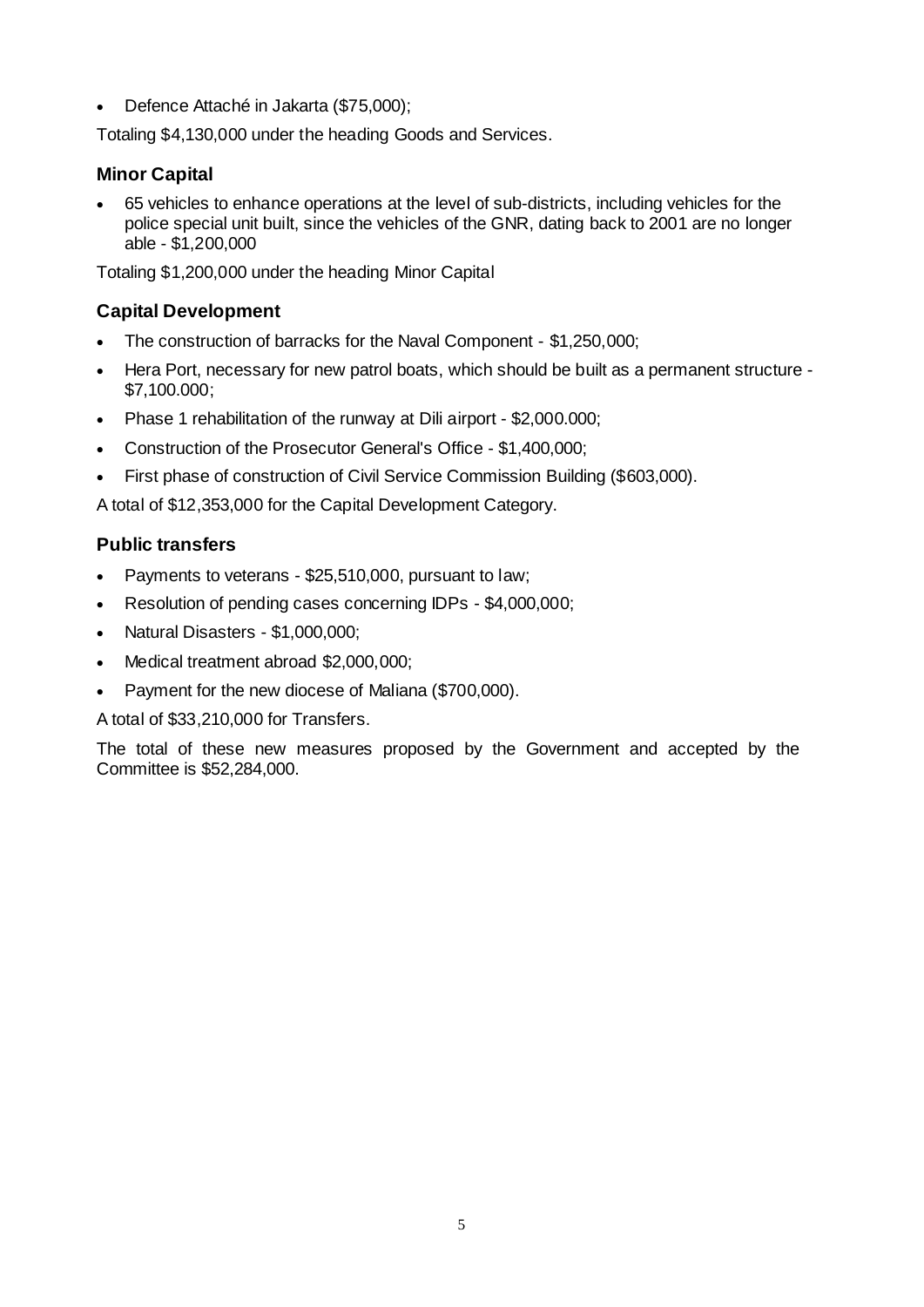**5. Analysis of Cash Flow (including New Measures recommended by Committee C)**

| Table 1: Sources and Uses of Funds                                                          |                   |         |
|---------------------------------------------------------------------------------------------|-------------------|---------|
|                                                                                             | (US\$'000)        |         |
| <b>Sources of Funds:</b>                                                                    |                   |         |
| Beginning Treasury Cash Balance, 1 January 2010                                             | 162 558           |         |
| Cash collections from domestic revenues<br>Transfers from Petroleum Fund                    | 94 700<br>502 000 |         |
| <b>Total sources of funds</b>                                                               |                   | 759 258 |
| <b>Uses of Funds:</b>                                                                       |                   |         |
| Cash Payments, January to February 2010 (2009 Budget)                                       |                   |         |
| (2 months complementary period, modified cash<br>basis)                                     | 84 4 64           |         |
| First trimester cash payments 2010 Budget (January to March)                                | 79 406            |         |
| Estimated realizable cash payments from 1 April to 31 December 2010<br>(85% of obligations) | 534 707           |         |
| <b>Total uses of funds</b>                                                                  |                   | 698 577 |
| Cash Balance (Surplus), 31 December 2010                                                    |                   | 60 681  |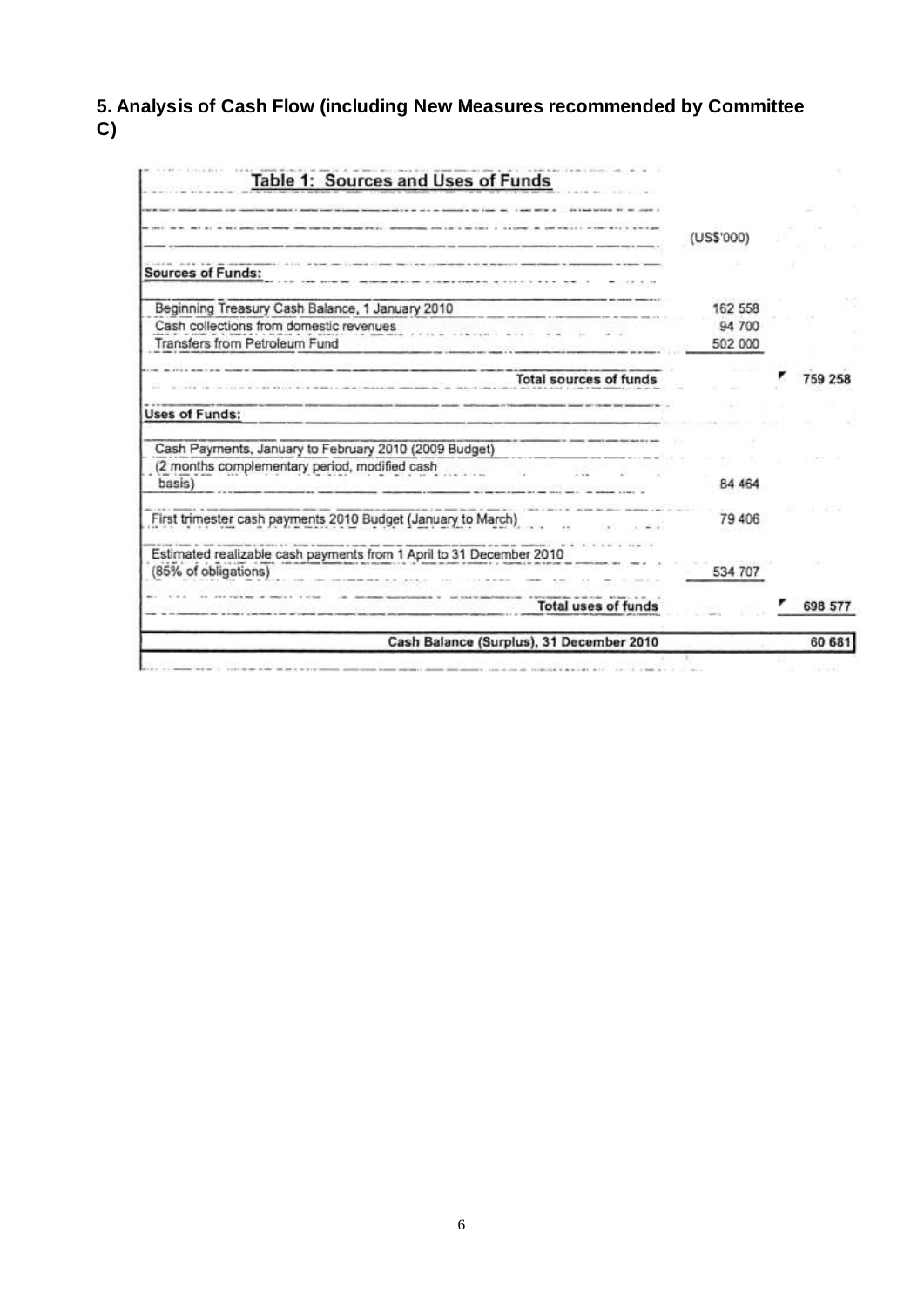### **GENERAL BUDGET OF THE STATE 2010 MID YEAR BUDGET REVIEW**

#### **Table 2: Cash Receipts and Payments (USS'000)**

| <b>Treasury Cash Balance</b>                           |         | CASH BALANCE AVAILABLE FROM 1 APRIL 2010                   | 221 992 |  |
|--------------------------------------------------------|---------|------------------------------------------------------------|---------|--|
| Beginning Treasury Cash Balance, 1 January 2010        | 162 558 | ADD:                                                       | 302 000 |  |
| Less: payments 2009 Budget (January to                 |         | Expected remaining transfers from Petroleum Fund           |         |  |
| February 2010, modified cash basis)                    | -84 464 | Estimated cash collections domestic revenues<br>71 396     |         |  |
| Cash Balance Available for 2010 Budget                 | 78 094  | from April 1 to Dec 31, 2010                               |         |  |
|                                                        |         | TOTAL CASH RECEIPTS AVAILABLE FROM 1 APRIL<br>595 388      |         |  |
| ADD:                                                   |         | TO 31 DECEMBER 2010                                        |         |  |
| Transferred from Petroleum Fund (March 2010)           | 100 000 |                                                            |         |  |
| Cash collections from domestic revenues                | 23 304  | <b>ESTIMATED PAYMENTS FROM 1 APRIL TO 31 DEC. 2010</b>     |         |  |
| <b>Cash Balance Available for First Trimester 2010</b> | 201 398 | TOTAL OGE 2010 INCLUDING AUTONOMOUS                        |         |  |
|                                                        |         | <b>AGENCIES</b>                                            | 659 996 |  |
| Less: payments first trimester 2010                    |         | Less:                                                      |         |  |
| Jan to March 2010 (2010 Budget)                        | -79 408 | payments first trimester 2010<br>$-79406$                  |         |  |
| Cash Balance Available 31 March 2010                   | 121 992 | cancelled budget, Min. Tourism, Commerce                   |         |  |
| Transfers from Petroleum Fund                          |         | and Industry, Directorate for Tourism                      | $-3807$ |  |
| Actual                                                 |         | Sub-total 576 783                                          |         |  |
| April 2010                                             | 50 000  | Add:                                                       |         |  |
| May 2010                                               | 50 000  | Recommended new measures (by Comm. C)                      | 52 284  |  |
| Total.:                                                | 100 000 | <b>TOTAL 629 067</b>                                       |         |  |
| CASH BALANCE AVAILABLE FROM 1 APRIL 2010               | 221 992 | <b>ESTIMATED REALIZABLE PAYMENTS, CASH</b>                 |         |  |
|                                                        |         | BASIS (85%) - (US\$629,067 x 85%)                          | 534 707 |  |
|                                                        |         | ESTIMATED CASH BALANCE, 31 DEC. 2010                       | 60 681  |  |
|                                                        |         | Note: Total payments, cash basis, in 2010 are projected at |         |  |
|                                                        |         | US\$614,113,000                                            |         |  |
|                                                        |         | First trimester (US\$'000)<br>79 40 6                      |         |  |
|                                                        |         | 1 April to 31 December (US\$'000)<br>534 707               |         |  |
|                                                        |         | Total (US\$'000) 614 113<br>86,7%                          |         |  |

### **Receipts**

As seen from the tables above, the Government has at this time, \$759,258,000, of which \$502 million refers to transfers from the petroleum fund, to be done up to 31 December 2010.

In reaching this conclusion, the Committee took into account:

- a) transfers from the Petroleum Fund
- b) forecasting domestic revenue contained in OGE 2010;

All of these revenues should be taken into account in order to know the real financial situation of the state.

### **Expenditure**

Also according to the tables above, the Committee believes that by the end of this year, the State will have a total expenditure of \$698.6 million dollars, taking into account the following facts and assumptions:

This figure included 84.464 million relating to payments and obligations made during 2010 but relating to the 2009 State Budget.

With regard to further execution of the first quarter of 2010, this was 28% (payments and obligations), and in the category "Capital Development" this was only 4% (including obligations).

It wil be hard for the Government to execute more than 85% of the State Budget (plus the new measures supported by the Committee, a total of 52.3 million).

Compared with the year 2009, during the period June-December were just transferred from the Petroleum Fund \$362 million (a total of \$512 million authorized - ie 70% of the remaining authorized).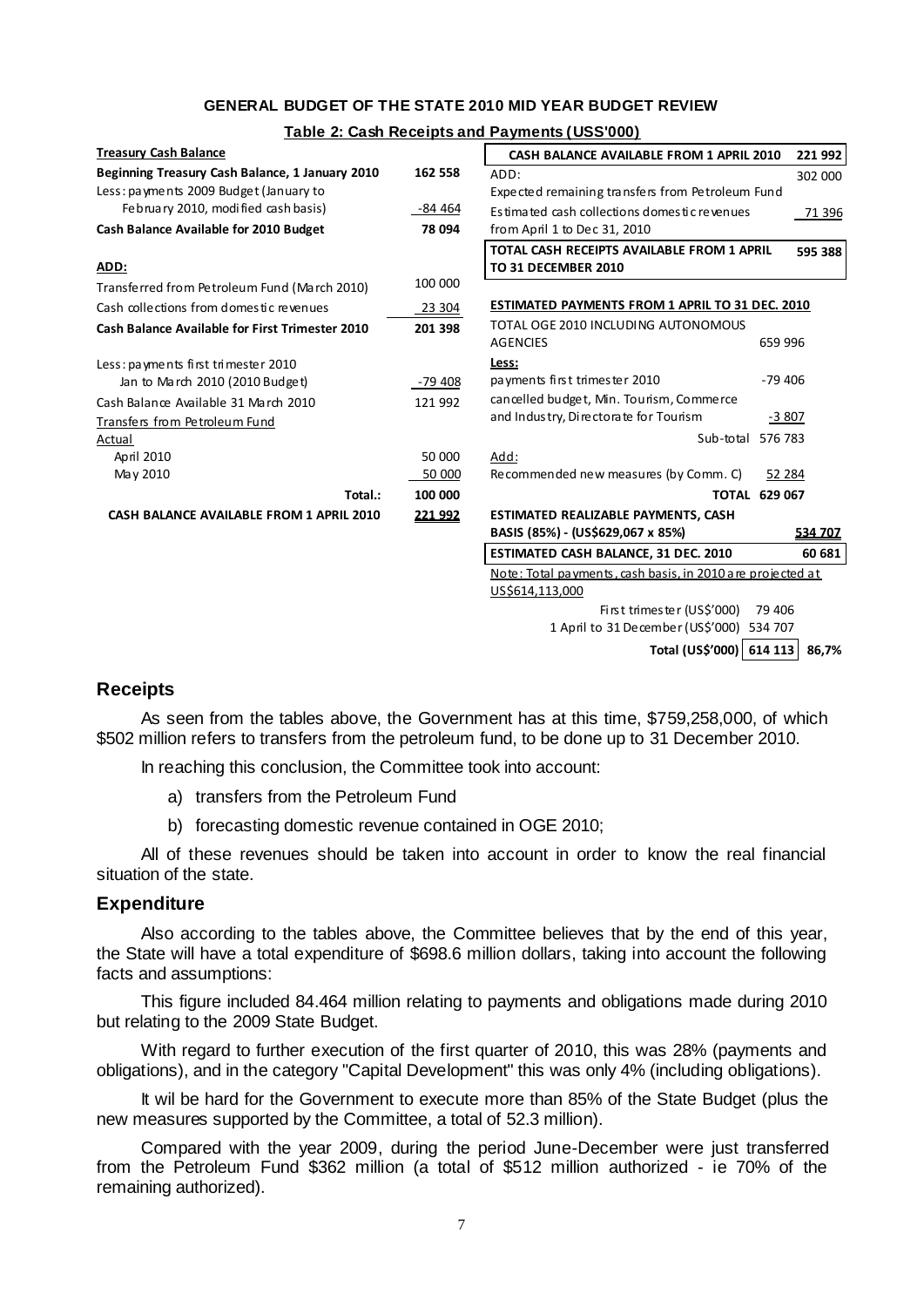The government did not give any reasons for the Committee to believe that this year the level of budget execution can be different from the 2009 budget implementation.

Enough is therefore concluded that, in financial terms, the revenue available to the State, are sufficient to cover all expenses until the end of this year, including balance of the treasury to January 1, 2010 (\$759,258 million revenue to \$698.6 million expense), left over in cash, according to Committee estimates, 60.7 million cash fund in the treasury at the end of December 2010.

Note that the costs recorded by the Committee include:

- a) Execution of the 2010 State Budget, as approved by Law 15/2009, of December 23;
- b) Execution of new measures reported in the above point.

Note also that in this PPL the Government asks for an additional transfer of \$309 million from the Petroleum Fund, in addition to the \$502 million already authorized in OE2010.

These two values sum to \$811 million, which exceeds, by 1.85 percentage points, the 3% provided for in the Petroleum Fund Law, as the limit of transfer, having regard to ESI.

ESI aims to ensure that the Petroleum Fund has sufficient resources for an equal real value to be spent for the budget in all future fiscal years.

According to the law (Article 9 of Law 9/2005) it is possible to spend more than the limits of ESI, where it is in the long term interest to Timor-Leste.

Considering the economic framework described above, including the potential danger of a reduced price of crude oil in international markets and low interest rates, the Committee considers that the Petroleum Fund is in serious risk of seeing its value decreased if the Government continues to spend as if this fund were an unlimited resource.

To reinforce what the Government itself recognizes, as shown by the letter sent to the Prime Minister by Minister of Finance and sent to Parliament as an attachment to this PPL, this will result in an estimated reduction in ESI in each future year between 2011 and 2025 from 9 to 10 million dollars, according to the table in the letter mentioned.

It is therefore necessary, first of all, to amend the structure of expenditures to ensure that mineral resources of Timor-Leste are used to ensure sustained development of the country.

**So the Committee is of the opinion that no justification for a further withdrawal of \$309 million from the Petroleum Fund, which it reached because:**

**a) Financially it is not justified to consider the expected costs and revenues available (\$759.3 million in revenue for \$698.6 million expenses);**

**b) Withdrawals from the Petroleum Fund should be used only in cases of obvious long term interest of Timor-Leste, which does not seem to be the case to the Committee.**

### **5. RECOMMENDATIONS**

### **5.1 Recommendations of the Sectoral Committees** *[not yet scanned]*

# **5.2 Recommendations of the Committee on Economy, Finance and Anti-Corruption**

- The proposed rectification the 2010 State Budget is characterized by the transfer of funds from the Capital Development category to the Categories of Goods and Services, and Minor Capital Transfers.
- The nearly \$31 million Decentralized Development Package (PDD) does not constitute an increase to the State Budget for 2010, but is a simple transfer of funds allocated to the headings "Capital Development" assigned from ministerial lines for the Ministry of State Administration and Regional Planning (MAEOT).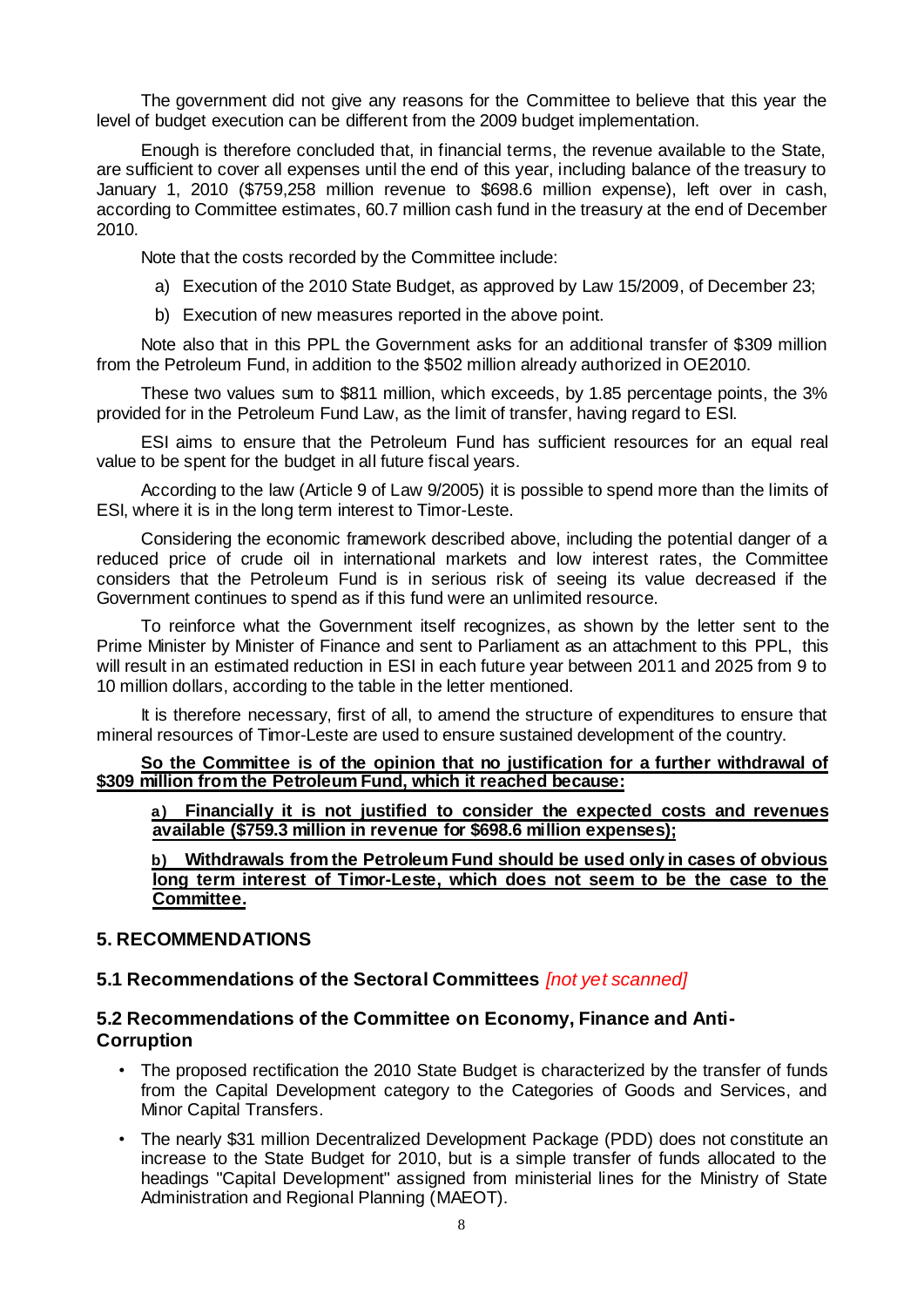- Following the recommendations of several Specialized Committees, the Committee is of the opinion that the PDD should be implemented along ministerial lines and not by the MAEOT.
- Notwithstanding the previous recommendation, the Committee recommends that the sum of 31 million dollars now allocated to the MAEOT is the category of "Capital Development", shown separately, not in the category "Transfers." Pursuant to Article 8 of Decree-Law No. 2/2009 of 18 February, the outstanding payments are made under the fulfillment of contracts for development projects, concluded between the State (MAEOT, with delegated powers to the District Administrators) and local businesses.
- The Committee does not consider it right that the Government and other State institutions create debts other than those provided in the State Budget and covered by authorized revenues, and later to request payment from this Parliament. These acts may constitute unlawful administrative or and even criminal acts.
- Beyond these general considerations, the Committee considers that the way information was provided to the Members of Parliament in this case is difficult to interpret and lacks transparency.
- The Committee found several inconsistencies between the figures proposed in Annex II to the PPL and the values expressed in Annex A to PPL - "New Measures in Amending Budget 2010".
- There are also inconsistencies between the values proposed by the PPL and the information received in a number of meetings held by the standing committees with the Government Ministers. For example, the Minister of Tourism, Commerce and Industry said in a public hearing that although the budget will provide \$533,000 for the item "Maintenance and cleaning of the tourist areas of Christo Rei, Metiaut, Santana and Pope John Paul II in Comoro and the Congress Centre in Dili," the Minister said it only requires \$250,000.
- The Committee noted that the OGE in 2010, predicted the level of revenue Indirect Tax as \$48.3 million, and in the Amending Budget reduced the same item to \$19.5 million. The committee does not understand why these taxes fall by \$28.8 million, or more than half, when the Government itself claims economic growth of around 12%.
- The Committee questions why Annex I of the state budget anticipates \$2 million receipts in the category "Interest on Treasury Account" in the Report of the first Trimester of Fiscal Year 2010, there is also a income of \$11,000 also in respect of interest and is not now any interest contemplated in Annex I of the PPL.
- The Minister of Tourism, Commerce and Industry also said in public hearing, that the project of building the water park in Tasi Tolu (with a total cost of 4.030 million dollars) is cancelled.
- The Committee considers that the Government cannot continue to ask more and more transfers for Internally Displaced Persons, and this is the last time this issue is proposed.
- The Committee reiterates the recommendation of the Committee for Infrastructure requested the Government to evaluate the projects carried out under the " Referendum Package " in order to verify and ensure their quality and sustainability.
- The Committee considers that it should be an independent audit of the execution of the "referendum package" projects.

# **The Committee therefore believes that withdrawing an additional 309 million dollars from the Petroleum Fund is not justified, due to these considerations:**

- 1. **Financially it is not justified taking into account the expected costs and revenues available** (\$759,258 million in revenue for \$698.6 million expense).
- **2. Withdrawals from the Petroleum Fund should be used only in cases of obvious long term interest to Timor-Leste, which does not seem to be the**